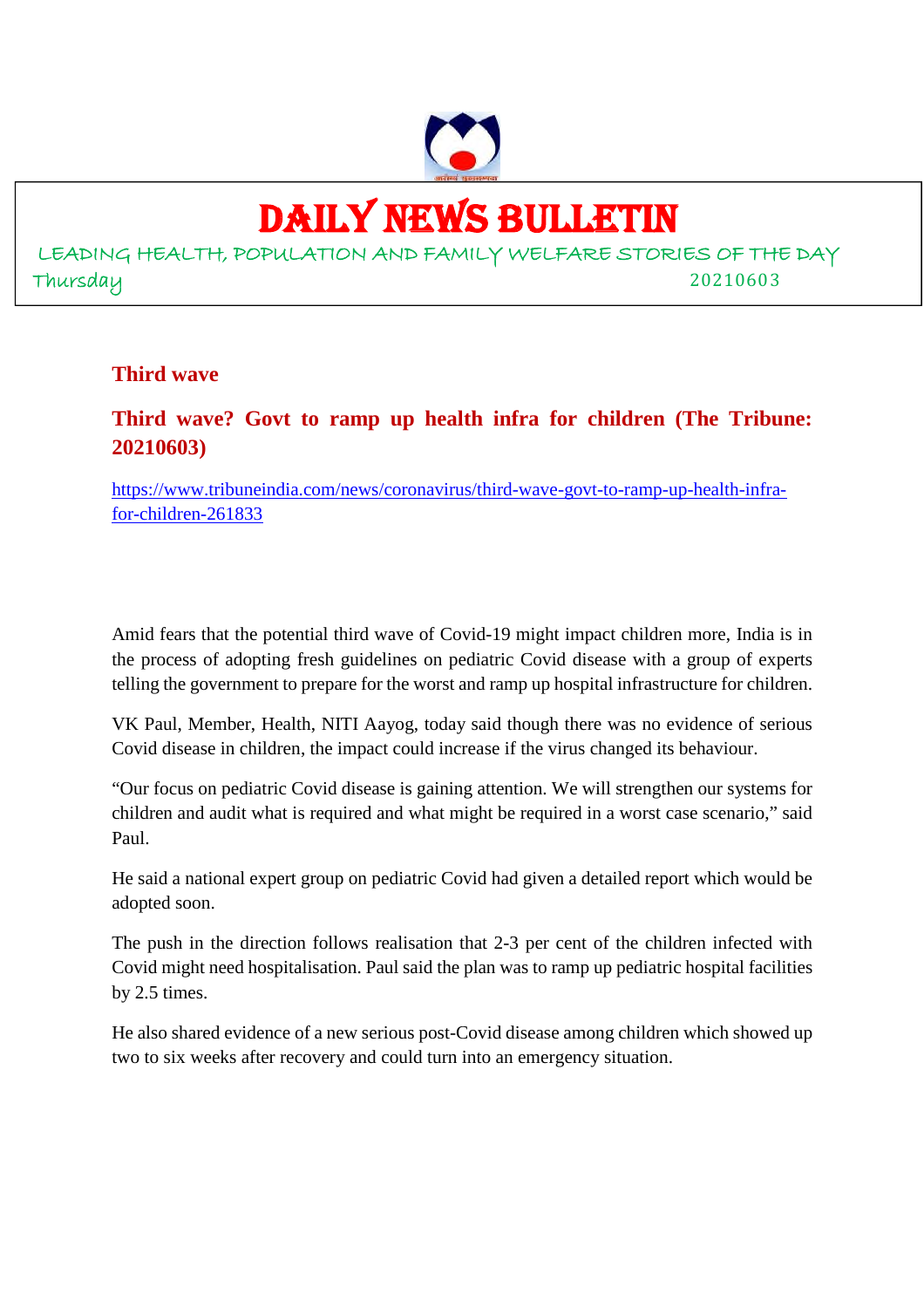#### **COVID-19 vaccines**

# **Over 1.64 crore COVID-19 vaccines still available with states: Centre (The Tribune: 20210603)**

https://www.tribuneindia.com/news/coronavirus/over-1-64-crore-covid-19-vaccines-stillavailable-with-states-centre-262305

Centre has so far provided 23 crore vaccine doses to states and UTs

Over 1.64 crore COVID-19 vaccines still available with states: Centre

Centre has so far provided 23 crore vaccine doses to states and UTs

More than 1.64 crore COVID-19 vaccine doses are still available with the states and UTs to be administered, the Union Health Ministry said on Wednesday.

The Centre has so far provided, both through the free of cost and through direct state procurement categories, more than 23 crore vaccine doses to states and UTs.

Of this, the total consumption, including wastages, is 21,71,44,022 doses, the ministry said.

A total of 1,64,42,938 COVID-19 vaccine doses are still available with the states and UTs to be administered, it said.

As part of the nationwide vaccination drive, the Centre has been supporting the states and UTs by providing them COVID-19 vaccines free of cost. PTI

#### **New Cases**

# **India records single-day spike of 1.65 lakh Covid cases, lowest in 46 days(The Tribune: 20210603)**

https://www.tribuneindia.com/news/coronavirus/india-records-single-day-spike-of-1-65-lakhcovid-cases-lowest-in-46-days-260687

Tally reaches 2,78,94,800; death toll climbs to 3,25,972 with 3,460 fatalities

India records single-day spike of 1.65 lakh Covid cases, lowest in 46 days

Doctors perform surgery on a patient infected with black and white fungus at a hospital in Ajmer on May 29, 2021. PTI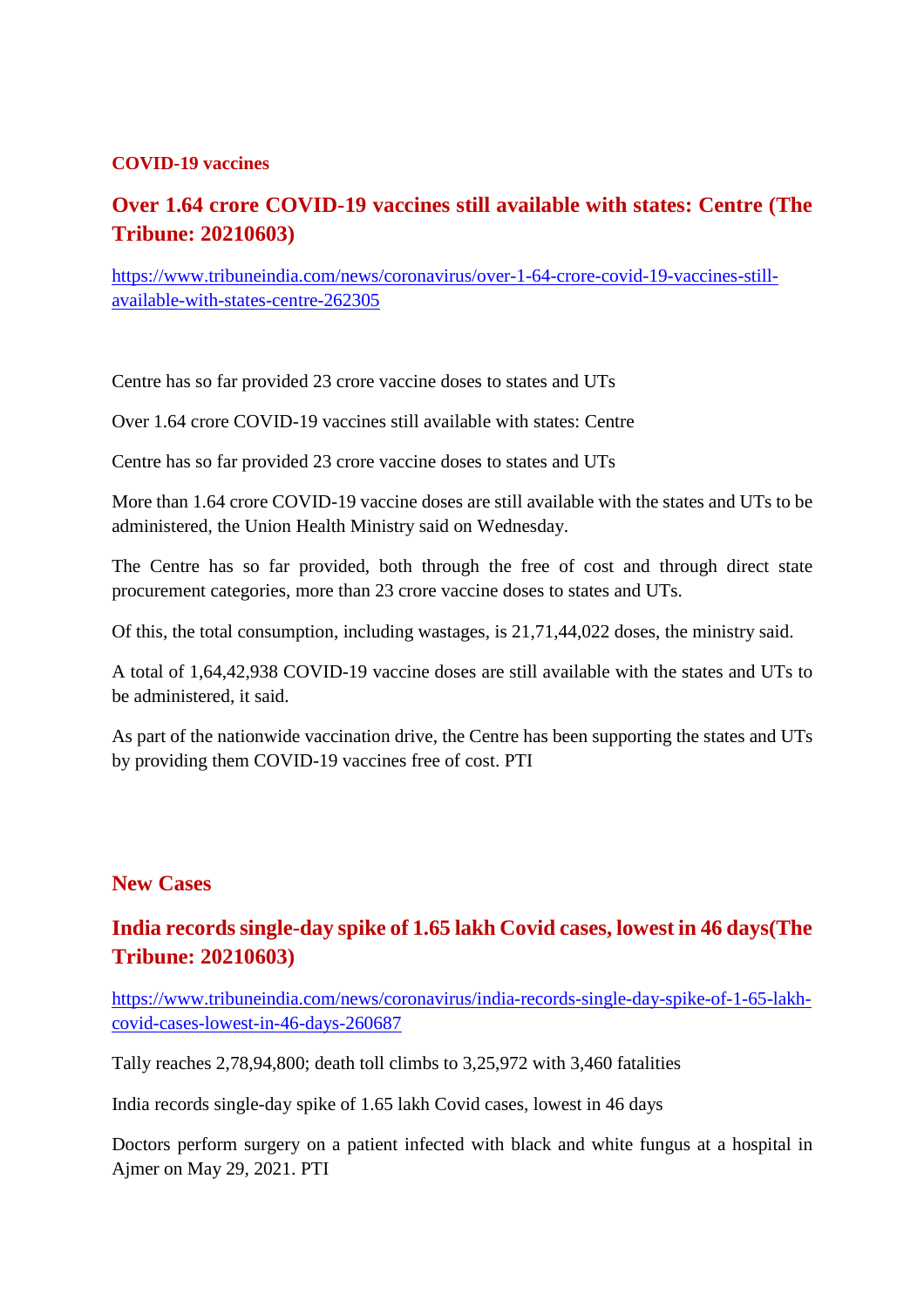India recorded a single-day rise of 1,65,553 new Covid-19 cases, the lowest in 46 days, taking the country's infection tally to 2,78,94,800, according to Union Health Ministry data updated on Sunday.

The daily positivity declined to 8.02 per cent, remaining below the 10 per cent-mark for the sixth consecutive day, while the weekly positivity rate dropped to 9.36 per cent, it said.

The death toll due to the disease climbed to 3,25,972 in the country with 3,460 fatalities being recorded in a span of 24 hours, the data updated at 8 am showed.

Also, 20,63,839 Covid-19 tests were conducted in the country on Saturday, taking the total number of such exams so far to 34,31,83,748, the ministry said.

The number of active cases has reduced to 21,14,508, comprising 7.58 per cent of the total infections, while the national Covid-19 recovery rate has improved to 91.25 per cent, it said.

The count of the daily new cases is the lowest in 46 days. India had recorded 1,61, 736 infections on April 13.

The number of people who have recuperated from the disease has surged to 2,54,54,320, while the case fatality rate stands at 1.17 per cent, the data stated.

India's Covid-19 tally had crossed the 20-lakh mark on August 7 last year, 30 lakh on August 23, 40 lakh on September 5, 50 lakh on September 16, 60 lakh on September 28, 70 lakh on October 11, 80 lakh on October 29, 90 lakh on November 20 and one crore on December 19.

India crossed the grim milestone of two crore infections on May 4.

## **Vaccine policy for 18-45 '**

**Vaccine policy for 18-45 'arbitrary, irrational': SC (Hindustan Times: 20210603)**

**https://epaper.hindustantimes.com/Home/ArticleView**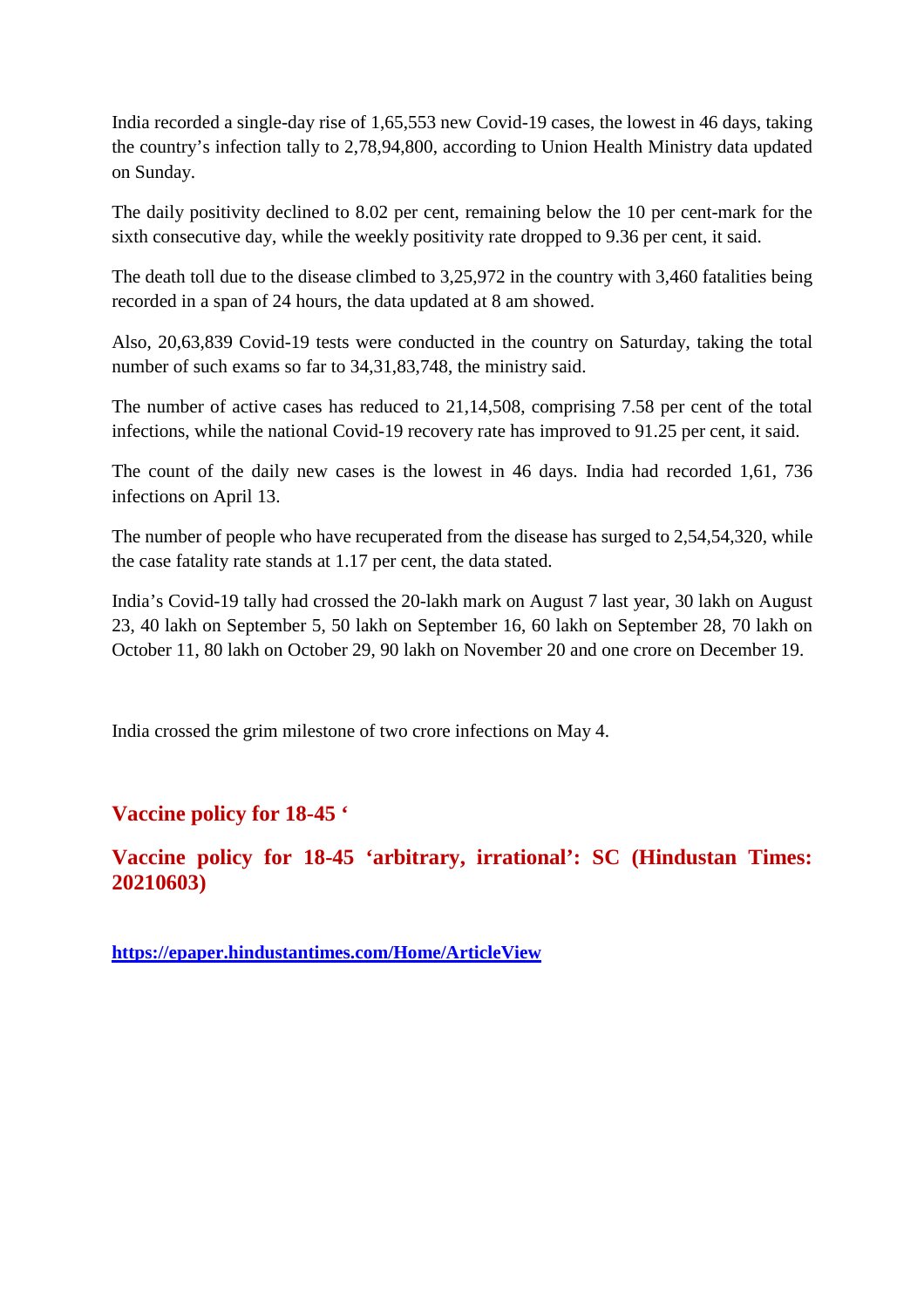# 10 key points raised by the apex cour

**Current policy benefits Vaccination of India's entire D** economically privileged eligible population is the singular most important task sections of society Paid system of inocula-**Marginalised sections** tion for states/UTs is will bear the brunt due 'prima facie arbitrary and to mandatory registration irrational' on Co-WIN Policy conflicts with the Place all documents. constitutional balance of **U** file notings to show responsibilities between 'thinking' behind the **Centre and states** vaccination policy **Existing vaccination n** Undertake a fresh review of the policy should be tested on anvil of right to equality **vaccination policy** under Article 14 Submit all data on Why can't Centre spend inoculation done, and ₹35,000cr from Budget to plan to vaccinate rest of vaccinate 18-45 age group? the populace in 2 weeks

The Union government's coronavirus vaccination policy that has put the onus of giving doses to adults in the below-45 years age group entirely on states and private hospitals is "prima facie arbitrary and irrational", the Supreme Court said on Wednesday, ordering the Union government to submit within two weeks "all relevant documents and file notings" that reflect how the strategy came about.

Picking holes in the national vaccination policy, the top court held that the liberalised policy introduced on May 1 "conflicts with the constitutional balance of responsibilities between the Centre and states".

"…due to the importance of vaccinating individuals in the 18-44 age group, the policy of the central government for conducting free vaccination themselves for groups under the first 2 phases, and replacing it with paid vaccination by the State/UT Governments and private hospitals for the persons between 18-44 years, is, prima facie, arbitrary and irrational," said the order by the bench headed by justice Dhananjaya Y Chandrachud.

The issue has also sparked a row between some states and the Union government. States such as Delhi and West Bengal have said that they have been left to fend for themselves to secure doses for the under-45 age group, alluding to Centre's stand that doses can directly be bought from vaccine makers also based outside of India. Several state governments opened bids for purchase orders, but the response has been muted with most key vaccine makers saying they deal only with national governments.

The bench, which also included justices L Nageswara Rao and S Ravindra Bhat, asked the Union government to explain how ₹35,000 crore, earmarked for procuring vaccines in the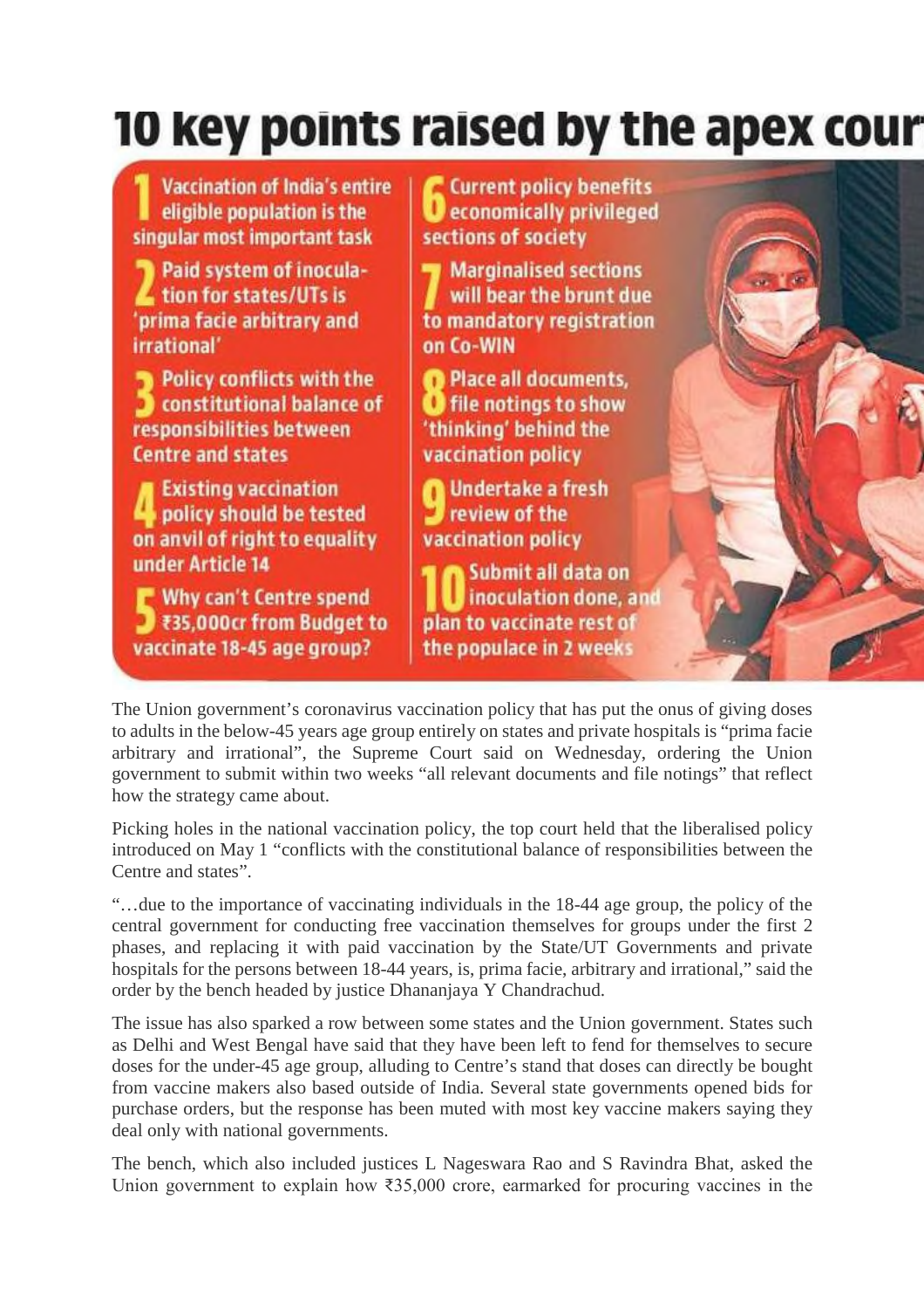Union Budget for 2021-2022, have been spent so far and why they could not be utilised for vaccinating persons in the 18-45 age group.

It called on the Centre to submit an affidavit within two weeks with details of percentage of people vaccinated (single dose and double dose) as against all eligible people in rural and urban areas; an outline for how and when the Centre seeks to vaccinate the remaining population; complete data on purchase history, orders placed and projected dates of supplies, as well as the steps being taken to ensure drug availability for mucormycosis.

The court further requisitioned copies of all relevant documents and file noting from the government, "reflecting its thinking and culminating in the vaccination policy".

States and UTs have also been directed to clarify through affidavits before the next date of hearing on June 30 if they have decided to vaccinate their population for free.

The court, which noted submissions may be the Union government on May 9, said that if the Union government's "unique monopolistic buyer position" was the only reason for it to be receiving doses at a lower price, it was important for the so-called liberalised vaccination policy to be examined under Article 14 of the Constitution since "it could place severe burdens, particularly on States/UTs suffering from financial distress".

Article 14 guarantees the fundamental right to equality in India.

The order came following a hearing on Monday in a suo motu (on its own) case initiated by the top court. The bench began its 32-page order by rejecting the Union government's contention that any "overzealous judicial intervention" by the Supreme Court in the vaccination policy may lead to unintended circumstances.

"Our Constitution does not envisage courts to be silent spectators when constitutional rights of citizens are infringed by executive policies. Judicial review and soliciting constitutional justification for policies formulated by the executive is an essential function, which the courts are entrusted to perform," said the bench.

The Union government effected significant changes to its Covid-19 vaccination protocol from May 1 in a set of decisions it called the liberalised vaccination policy. This change paved for people in the 18-45 age group to get doses, as long as these shots were acquired directly by the states or private hospitals from the manufacturers.

The government decided the doses will be split in a ratio of 50:25:25 between the Centre, states/UTs, and private hospitals. While the Centre is paying manufacturers ₹150 per dose for Covishield, states are buying it for ₹300 a dose. Similar disparity in prices apply to Covaxin as well

The order went into what it said were several issues with the government's vaccination policy and directed the Centre "to undertake a fresh review of its vaccination policy" since vaccination of the nation's entire eligible population, it emphasised, "is the singular most important task in effectively combating the Covid-19 pandemic in the long run".

The number of issues regarding the procurement process, distribution and availability of vaccines must be clarified and the government must disclose a roadmap on how it planned to vaccinate all eligible persons by the year-end, the order said.

Solicitor general Tushar Mehta on Monday said all eligible people will be given doses by December 31.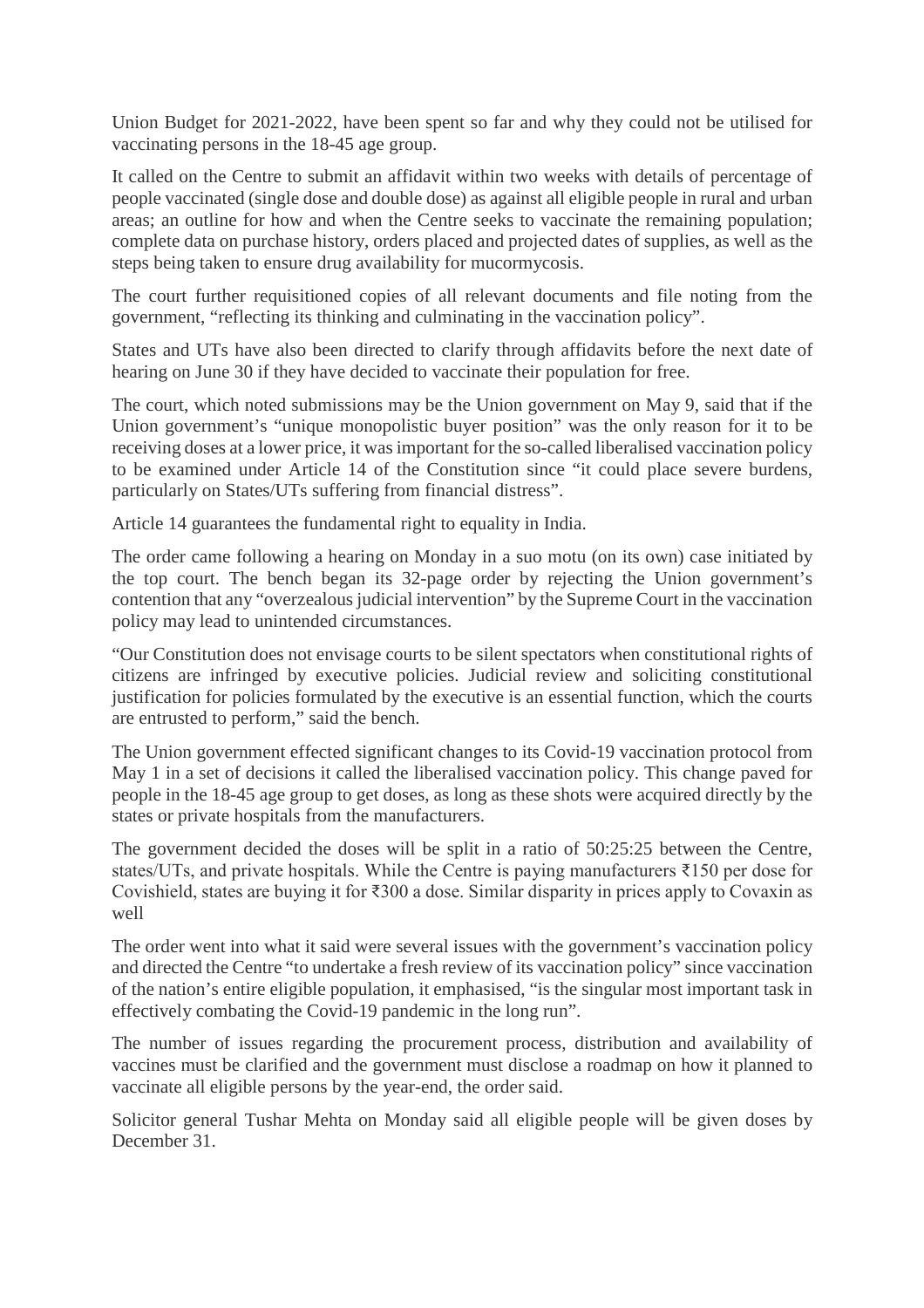Some of the issues the bench raised were those relating to equity of access. "Marginalised sections of the society would bear the brunt of the accessibility barrier" under the policy since it exclusively relied on a digital platform (Co-WIN) for registration and therefore, may cause "serious implications on the fundamental right to equality and the right to health of people".

"…the present system of allowing only digital registration and booking of appointment on CoWIN, coupled with the current scarcity of vaccines, will ultimately ensure that initially all vaccines, whether free or paid, are first availed by the economically privileged sections of the society," it said.

The court also asked why inoculation was open for 18-45 group in the third phase on a payment basis even though the experience of the second Covid-19 wave showed people of this age group were also affected.

It also asked the Centre to clarify the rationale behind equal apportionment of vaccines between states and private hospitals by specifying whether there was any mechanism to oversee how the hospitals were administering the jabs, in addition to ensuring equitable distribution of vaccines across sections of the society.

The bench was further not convinced by the Centre's justification that vaccine prices were allowed to be more for states and private hospitals in order to spur competition that would attract more private manufacturers and eventually lower prices.

"The liberalised vaccination policy may not be able to yield the desired results of spurring competitive prices and higher quantities of vaccines... Prima facie, the only room for negotiation with the two vaccine manufacturers was on price and quantity, both of which have been pre-fixed by the central government. This casts serious doubts on UoI's justification for enabling higher prices as a competitive measure," said the court.

It asked why the Centre did not procure 100% vaccines when large purchase orders for vaccines helped them get vaccines at lower prices.

Nudging the Centre to utilise its position as the monopolistic buyer in the market and pass down the benefit to all persons in the country, the court said that the "avoidable expense" due to the differential pricing will eventually hurt the welfare of individuals residing within those states and UTs.

About the pricing of the vaccine, the court questioned the Centre for intervening in pre-fixing procurement prices and quantities for states and private hospitals but choosing not to impose statutory price ceilings.

It asked the government to mention in its affidavit a comparison between the prices of vaccines being made available in India, to their prices internationally.

## **Covid-19: What you need to know today (Hindustan Times: 20210603)**

https://epaper.hindustantimes.com/Home/ArticleView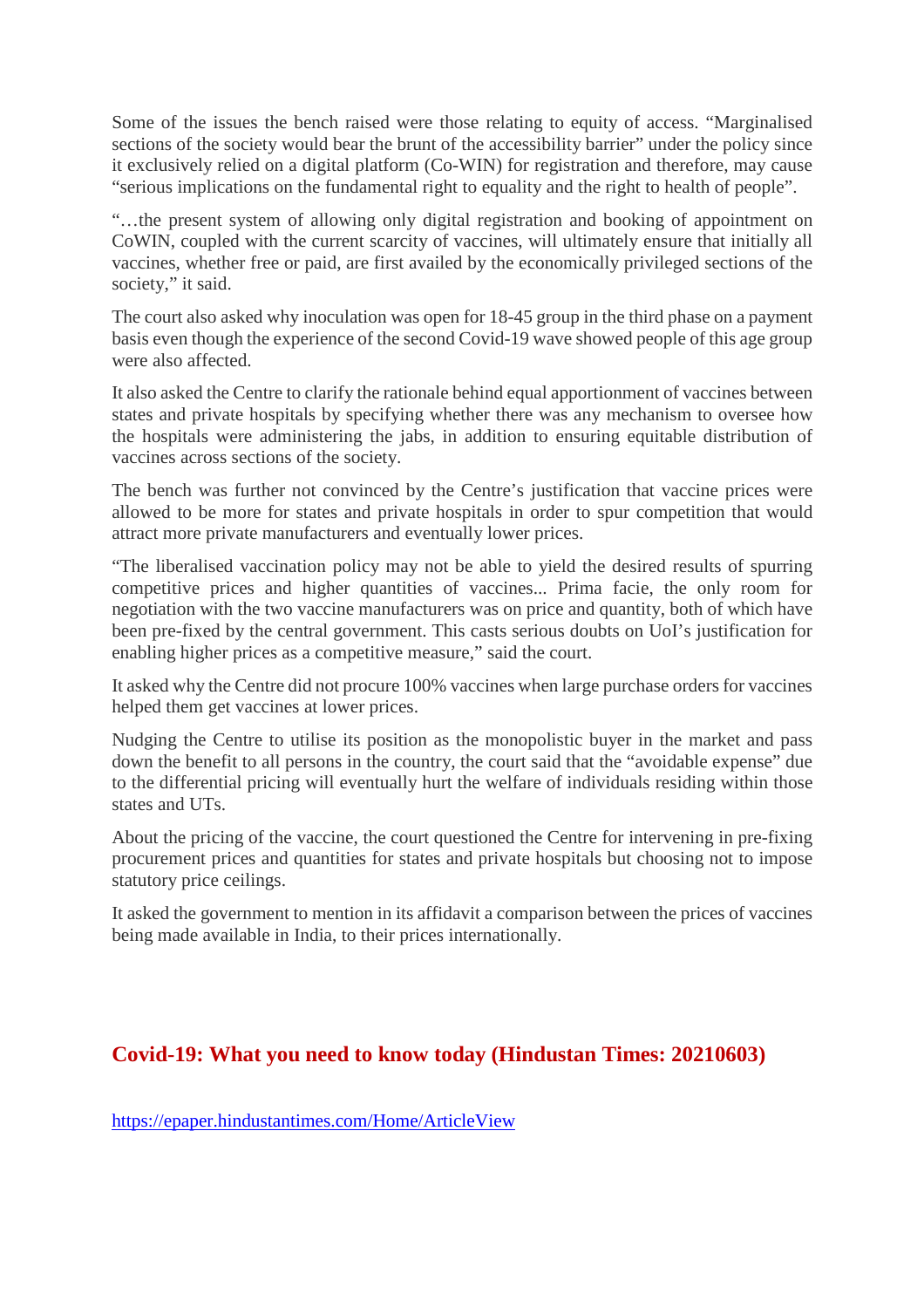India has avoided a potential superspreader event by cancelling the CBSE Class 12 exams, with the ISE board following suit, and other boards expected to do the same. This is the best possible outcome from the perspective of containing a pandemic and preventing a third wave.

Unlike some experts, who are convinced a third wave is inevitable, I believe it is possible for India to avoid a third wave, but this is contingent on four actions.

The first is on deciding when and where to ease lockdowns and restrictions on movement and activities that now cover most parts of the country. Some states and Union territories have already started the process; others have announced plans and deadlines for doing so; but none of these is based on the one parameter that matters.

This is simply the proportion of the eligible population in a district that has been vaccinated. Ideally, this parameter should be read in consonance with the positivity rate. Some states and UTs are looking at the latter, but none appears to be basing its decision on the former. Given that the Union government no longer wants to be associated with lockdowns — the economic pain caused by the 68-day hard lockdown last year is still fresh in everyone's memories — it is unlikely that either the health ministry, or the Indian Council of Medical Research, or any of the empowered groups dealing with the pandemic, will prescribe guidelines for this. Therefore, it is up to the states. I'd suggest a benchmark for opening up that is a combination of a positivity rate (it needs to be either declining or stable) of a maximum of 5% for at least two weeks, and a vaccine coverage (at least one dose) of a minimum of 20% of the current eligible population (those over the age of 18). As of Tuesday night, this proportion was 18.4% for the nation as a whole, which means there will be districts that have exceeded 20%, and those that have done far less.

The second, which is related to the first, is to keep pushing ahead with the vaccine programme — in terms of approving more vaccines, lining up supplies, and enhancing delivery capacity — with the immediate target being coverage of at least 40% of the entire eligible population as soon as possible. Once India approves vaccines for those under the age of 18 years, the new target will be covering 40% of the entire population. Several countries have already done this. Israel has covered 62% of its entire population, the US, 51%, and Canada and the UK, 58%. Even Brazil has done 22%. India has covered around 13%. An honest effort to increase this number is required — not empty statements about administering 10 million vaccines a day from July or August (an unrealistic target given the supply situation).

The third is to link the stringency of non-pharmaceutical interventions in place in a district to the proportion of the population that has been vaccinated. More than anything else, this will give states the framework to decide when they can open up for certain activities. For instance, I believe that at 40%, most activities, including physical schooling, can be allowed, with masking and social distancing. It may still not make sense to allow large religious, cultural, or social events (including weddings). As a corollary, states should also decide which activities they will curtail in case of a flare-up in infections.

The fourth is to enhance surveillance, including sequencing enough viral genomes to identify potential threats from new variants of concern (new variants of the virus that are potentially more infectious), and acting on this knowledge. For instance, the UK, which, earlier this week celebrated zero deaths from Covid-19 for the first time since last March, is seeing an average of 3,300 cases a day, with almost 75% of these being caused by B.1.617.2 or Delta, the Sars-CoV-2 variant that was first spotted in India — and there are signs that the country may not end its lockdown on June 21 as it was scheduled to do on account of this.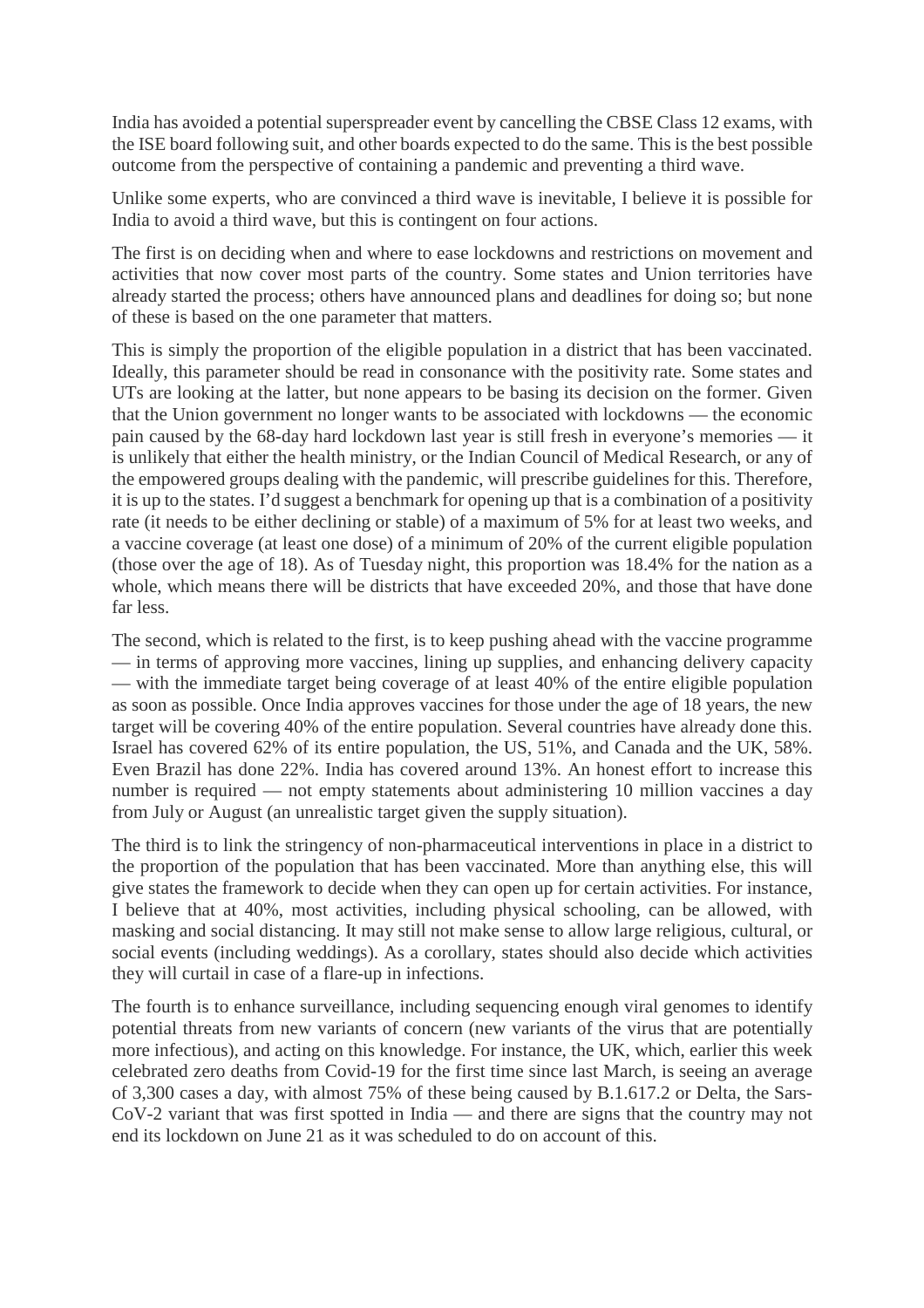## **post-Covid complications**

**Hospitals see a rise in cases of post-Covid complications (Hindustan Times: 20210603)**

**https://epaper.hindustantimes.com/Home/ArticleView**



Health

workers transfer a Covid-19 patient from Sri Guru Teg Bahadur Covid-19 care centre to Lok Nayak Hospital in Delhi on Tuesday. RAJ K RAJ/HT PHOTO

After Delhi witnessed a massive surge in Covid-19 infections in the second wave, patients are now returning to hospitals with not just the fungal infection, mucormycosis, but a myriad of symptoms, city doctors said. Extreme fatigue, lethargy, body and joint pain, brain fog, and fever are the most common, but there have also been cases of pneumonia, collapsed lungs, heart attacks, and strokes.

Cases of mucormycosis, referred to as black fungus, have shot up across the country with the disease being declared an epidemic in Delhi and several other states. So far, at least 848 cases of the infection have been reported by Delhi hospitals.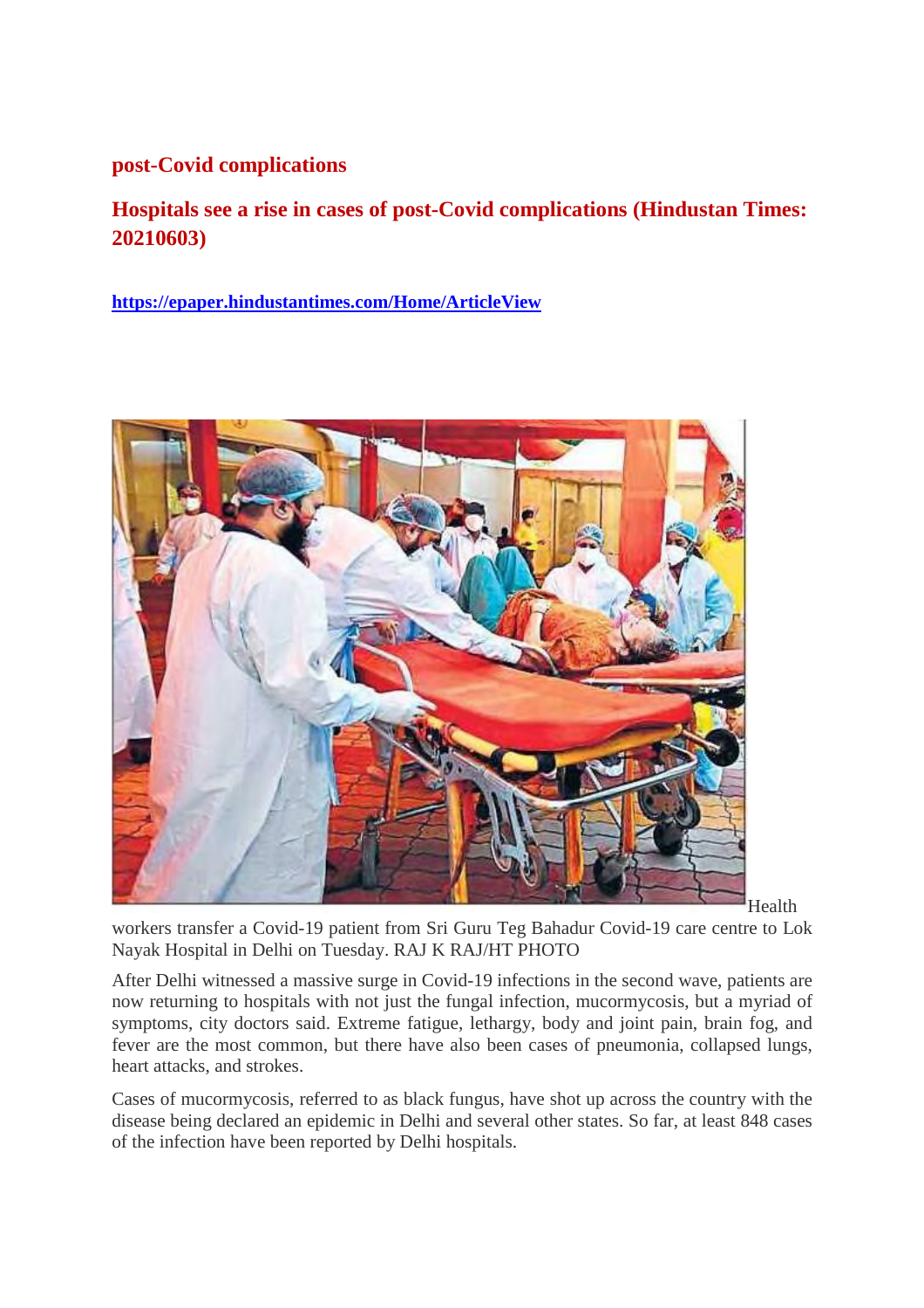But doctors say that nearly 15-20% of hospitalised Covid-19 patients return with some complications; and that some who were not hospitalised when they got Covid may need hospital care for a second bout of health problems. "I would say around 15-20% of the hospitalised Covid-19 patients are returning with some or the other health problem. The number of people experiencing long Covid symptoms could be higher because many with lethargy, fever, body and joint ache might not be coming back to hospitals," said Dr Vivek Nangia, head of the department of respiratory medicine at Max hospital, Saket. Long Covid has been described as a range of symptoms such as fatigue, headache, loss of smell, dizziness, chest pain, fever, depression that Covid-19 patients may experience up to 12 weeks after recovery.

Dr Suranjit Chatterjee, senior consultant of internal medicine at Indraprastha Apollo hospital, said almost 80% of the current hospitalisations are because of complications arising out of Covid-19. He added that many patients were coming in with high grade fever ranging between 102-104 degrees Fahrenheit, seven to 14 days after recovering from Covid-19. "Now, the fever can be because of the increased inflammation due to Covid-19 or it could be because of secondary infections. People must visit a doctor if they have persistent fever. We are seeing bacterial and fungal infections causing pneumonia. Aside from mucormycosis, I have also seen rare infection like nocardia (which can affect the lungs, brain, and skin) that usually affects those who are immuno-compromised," Chatterjee said.

#### **Diabetes**

Use of steroids to treat Covid-19 patients has also led to many people developing high blood sugar, and for many, it is unlikely to be resolved, said Dr Anoop Misra, chairman, Fortis-CDOC Centre for Diabetes, Metabolic Diseases and Endocrinology. He said seven of every 10 new diabetes patients who consulted him last month were linked to Covid-19.

"Over 90% of the new-onset diabetes cases linked to Covid-19 was because of the use of steroids which drives up the blood glucose level. Among these people, there are some who have family history of diabetes, are obese, were pre-diabetics. Diabetes induced by steroids in these people is unlikely to resolve. It may resolve in those who are not overweight and do not have other risk factors for diabetes," said Dr Misra.

He added that it was a fast-changing scenario and the numbers were likely to reduce this month as steroid use has gone down. He said the use of steroids was also leading to fluctuations in blood pressure that could lead to heart conditions.

#### **Lung diseases**

Dr Nangia has also been treating patients with secondary pneumonia caused by bacteria and fungus developed after recovering from Covid-19 penumonia. At the post-Covid clinic, he said that he gets patients who are unable to get off oxygen even after weeks of being discharged from the hospital.

"Today, I saw a 25-year-old patient who was unable to get off oxygen six weeks after she was discharged. This is because of fibrosis or scarring of the lung tissues. Now, theories state that the fibrosis resolves on its own after several weeks without any specific treatment. But, there are likely to be some people who will have permanent fibrosis as well," said Dr Nangia.

The damage to the lungs, especially during the inflammatory phase of Covid-19, also makes the tissue prone to injuries. "Another serious post-Covid complication is pulmonary embolism where a clot blocks the blood supply to the lungs. It can be life-threatening with patients dying within minutes, if the clot is big," he said.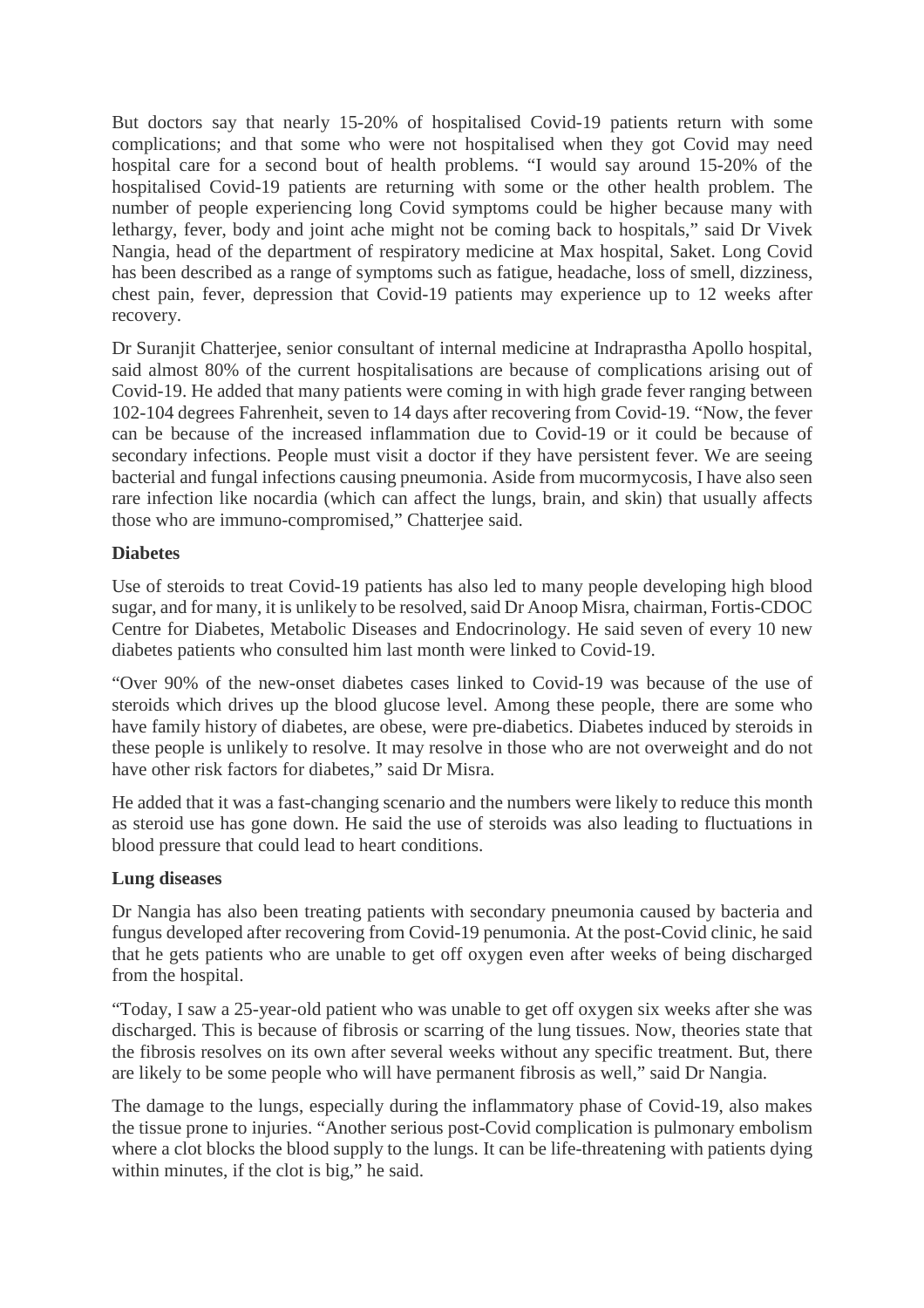He said that people with sudden chest pain, breathlessness, and drop in oxygen saturation should go to hospital.

#### **Heart ailments**

Dr RR Kasliwal, chairman of cardiology department at Medanta hospital, said those who have recovered from Covid-19 should carefully monitor their heart for six months to a year.

"We've been seeing people develop heart dysfunction, high and irregular heart rhythm," he said. This is in addition to some people who get heart attacks due to clotting in the inflammatory phase of Covid.

"After recovering from Covid-19, people should not sit at home and gain weight, but they should also not jump back in. They should go slow, start with light workout and then scale it up," he said.

#### © 2021 All Rights Reserved. Powered by *Summit*

Disclaimer: The contents of this website is the copyright of HT Digital Streams Limited and any downloadable version thereof, including but not limited to electronic or digital version of newspaper (e-paper) in any format, is intended for personal consumptio

# **Vaccination Policy (The Asian Age: 20210603)**

http://onlineepaper.asianage.com/articledetailpage.aspx?id=15627559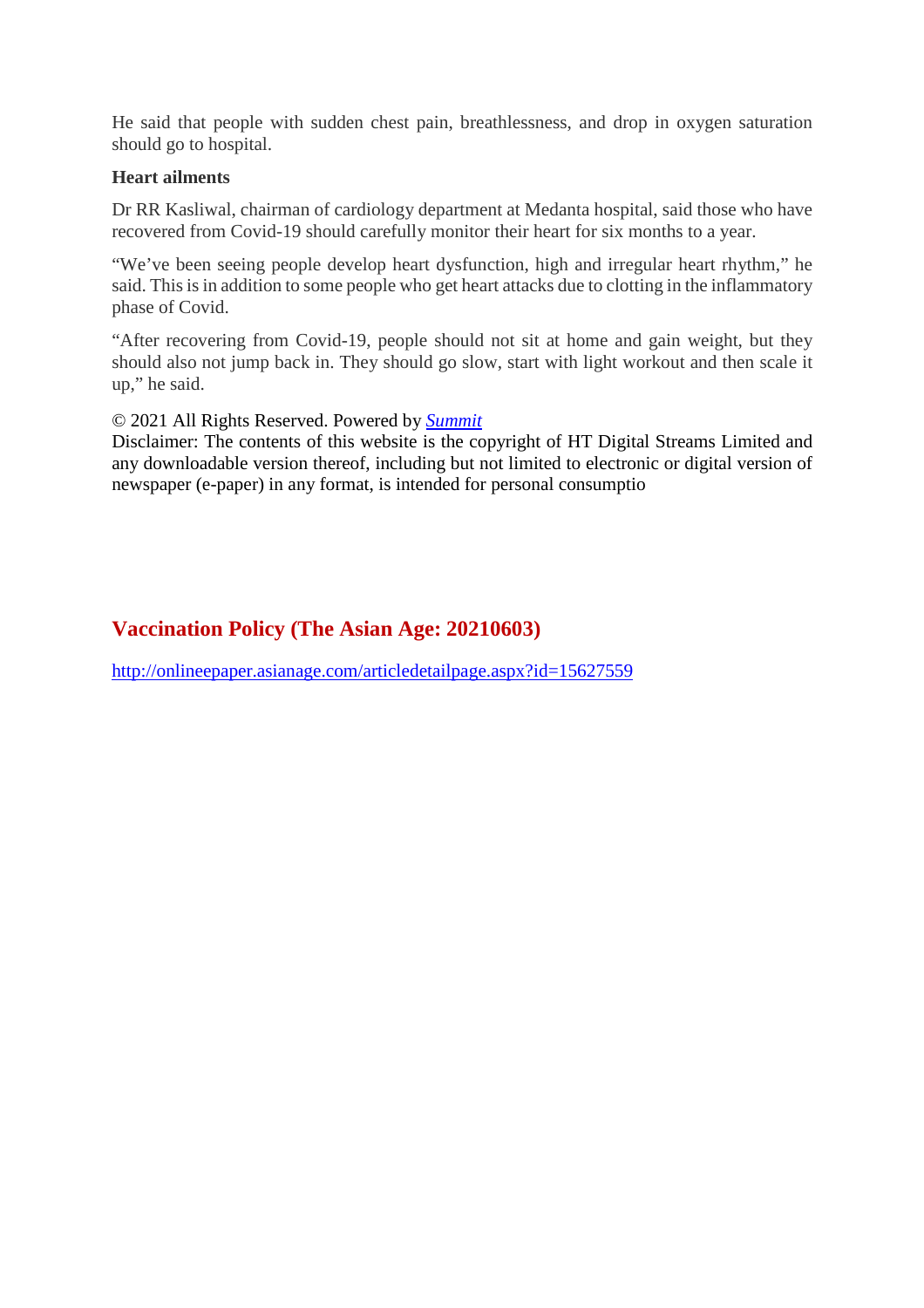# **SC slams Centre's vaccination policy** as 'irrational', asks for purchase data

# PARMOD KUMAR<br>NEW DELHI, JUNE 2

The Supreme Court on<br>Wednesday slammed the<br>Centre for asking it to keep<br>its hands off the Covid vaccination policy and termed the government's decision<br>to provide free vaccination to 45-plus, health care and<br>frontline workers in Phase<br>I, but in Phase II allowing r, out in rease in an<br>owing those in 18-45 group as "irrational" and "arbi-<br>trary". In a stern order,<br>the top court asked the Centre to furnish details of the purchase of all vac-<br>cines — Covaxin,<br>Covishield and Sputnik V

- till date,<br>including "file notings<br>reflecting its thinking and culminating in the vacciin the vacci-<br>
nation policy", dates of<br>
all procure-<br>
ment orders<br>
placed and the quantity<br>of vaccines

procured. It<br>also asked the Centre to<br>"place on record a<br>roadmap of projected

also asset the centre to<br>"place on record a<br>roadmap of projected<br>availability of vaccines till<br>31 December 2021".<br>Saying that the issue of<br>vaccination is absolutely<br>essential and is the "singulation"<br>bear that the sample lar most important task"<br>for the government, the<br>top court asked the Centre top court asked the Centre<br>to furnish the complete<br>vaccine purchase data<br>within two weeks' time.<br>The top court also sought<br>data on the percentage of<br>population that has been<br>vaccinated (with one dose<br>and hoth doses) as aga and both doses), as against<br>eligible persons in the first<br>three phases of the vacci-

mee phases of the vacci-<br>mation drive.<br>"Policy of Centre for con-<br>ducting free vaccination<br>for groups under first two<br>phases and replacing it with paid vaccination by<br>states/UTs and private<br>hospitals for persons in 18-

44 years age group is<br>prima facie arbitrary, irraprima facte around y, tra-<br>tional," said a special<br>bench of Justices D.Y.<br>Chandrachud, L.N. Rao<br>and S.Ravindra Bhat hear-<br>ing a suo motu case on<br>Covid-19 management.

Referring to the Union<br>Budget for 2021-22 which<br>earmarked Rs 35,000 crore for procuring vaccines, the<br>Supreme Court also asked Centre to clarify "how<br>these funds have been<br>spent so far and why these spent so far and why these funds cannot be utilised<br>for vaccinating all (free of<br>cost) in the 18-44 group".<br>"While filing its afficient<br>davit, UoI (Union of India)<br>shall also ensure that<br>copies of all<br> $\blacksquare$ 

documents<br>and file notings reflecting its think-<br>ing and culminating in<br>the vaccination policy are also<br>annexed on the vaccina-**N A DAY** tion policy.<br>Hence, we direct the UoI to file its

direct the UoI to file its<br>affidavit within two<br>weeks," the bench said in<br>its May 31 order, which<br>was uploaded on<br>wednesday on its website.<br>The top court objected to<br>the Centre's affidavit<br>claiming that "any over-<br>zealous tion, though well-meaning. in the absence of expert<br>advice or administrative experience may lead to<br>unintended circumstances where the executive is left with little room to explore<br>innovative solutions."

D.Y. Justice Justice<br>Chandrachud, who was<br>heading the bench, told the<br>Centre that "it is trite to Centre that "it is trite to<br>state that separation of<br>powers is a part of the<br>basic structure of the<br>Constitution," asserting<br>that "the separation of<br>power does not result in<br> $\blacksquare$  Turn to Page 4

Health workers help Covid-19 patients during their admission at the Calcutta Medical<br>Collage hospital on Wednesday.  $-PTI$ 

**Referring to Budget** ₹35,000 cr 2021-22 which earmarked ₹35,000 cr for procuring vaccines, SC has asked the Centre to explain "how these funds have been spent and why these funds cannot be utilised for vaccinating all (free of cost) in the 18-44 group'

#### SC further **Vaccination so far** asked the

SAHOO<br>BHUBANESWAR, JUNE 2

Odisha chief minister<br>Naveen Patnaik on<br>Tuesday wrote a letter to<br>all his fellow CMs seeking<br>a consensus on the cen-

tralised procurement of<br>Covid-19 vaccines by the<br>Centre in view of the chal-

lenges faced by states.<br>In his letter, Mr Patnaik

said no state is safe unless<br>all the states adopt vacci-<br>nation as a top priority

Centre to provide data on percentage of population that has been vaccinated (single and double dose) and indicate the percentage of rural population vaccinated so far

**Purchase history** Supreme Court also sought complete data on Centre's purchase history of all vaccines Covishield, Covaxin and Sputnik V till date

Referring to the 100%, how Centre's assertion that all eligible persons would be vaccinated by year end, SC asked<br>government to provide "an outline for how and when the government seeks to vaccinate the remaining population"

# **Naveen writes to CMs, wants** Centre to procure all vaccines

#### Odisha CM changes stand as states face more challenges **AKSHAYA KUMAR**

and execute it on a war footing. "However, the<br>states should not compete against each other to procure the vaccines. United<br>efforts are required for vaccine procurement and states should have the flexibility to implement the vaccination drive based on<br>the local circumstances,"<br>Mr Patnaik wrote.

Mr Patnaik wrote.<br>The CM has highlighted<br>the fact that many states<br>have floated global tenders<br>for vaccine procurement<br>but it was quite clear that

global vaccine manufacgional vaccine manurac-<br>turers are looking forward<br>to the Centre for clear-<br>ances as well as assur-<br>ances. The manufacturers<br>are unwilling to get into supply contracts with the state governments, said.

"Under the circum-<br>stances, the best option<br>available for the available<br> **Government** of India is to<br>
centrally procure vaccines and distribute the same<br>among the states so that<br>Turn to Page 4

**COVID WATCH**  $321$ ACTIVE CASES IN<br>INDIA IN 24 HOURS 3,207 **DEATHS IN A DAY**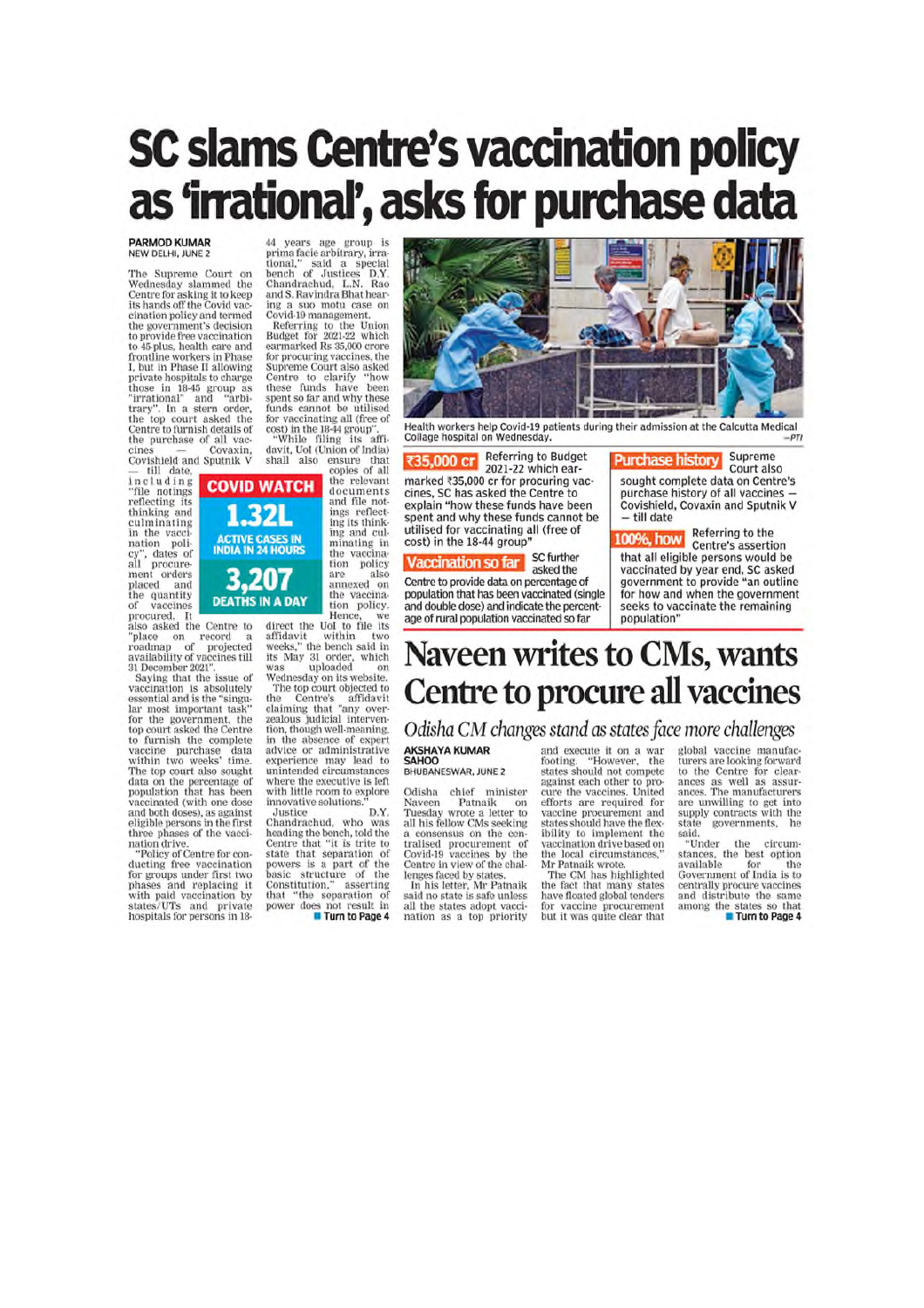# **Post Covid Inflammatory (The Asian Age: 20210603)**

http://onlineepaper.asianage.com/articledetailpage.aspx?id=15627666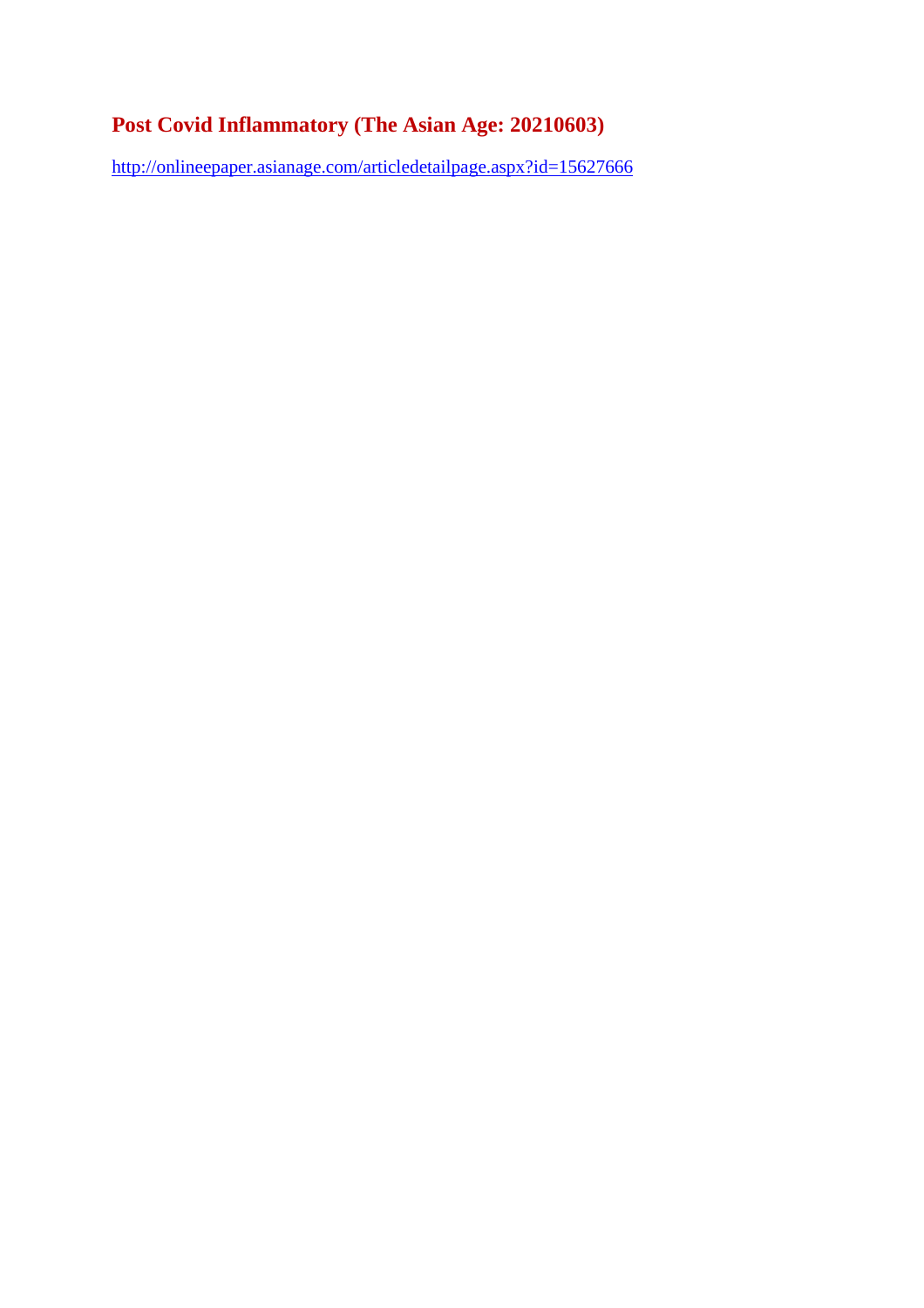

A Covid-19 patient receives treatment inside CWG covid care centre in New Delhi on Wednesday.  $-PTI$ 

# **Post-Covid inflammatory** syndrome rises among kids

#### **AGE CORRESPONDENT** NEW DELHI, JUNE 2

Even as coronavirus cases in Delhi have begun to decline, the national capital is witnessing a surge of another disease affecting children. According to several doctors, the disease, called multi-organ inflammatory syndrome in children (MIS-C), has escalated due to post-Covid complications. Amid the rise in MIS-C cases, Delhi's Sir

**ACCORDING TO doctors,** the disease, called multiorgan inflammatory syndrome in children (MIS-C). has escalated due to post-**Covid complications** 

Ganga Ram Hospital has set up a dedicated ward for such children.

Dr. Dhiren Gupta, Covid Specialist, and Paediatric Pulmonologist, and Intensivist, Senior consultant at Sir Ganga Ram Hospital said that almost 70% of MIS-C patients<br>require ICU bed. Dr Gupta said the hospital has been witnessing at least 10 cases in 24 hours. Cases of MIS-C have been seen in children during the recovery phase or after two to four weeks of acute Covid. "Last year, we also had MIS-C cases but this time the cases are much higher. At Ganga Ram, we have seen as many as 10 cases in 24 hours," he said.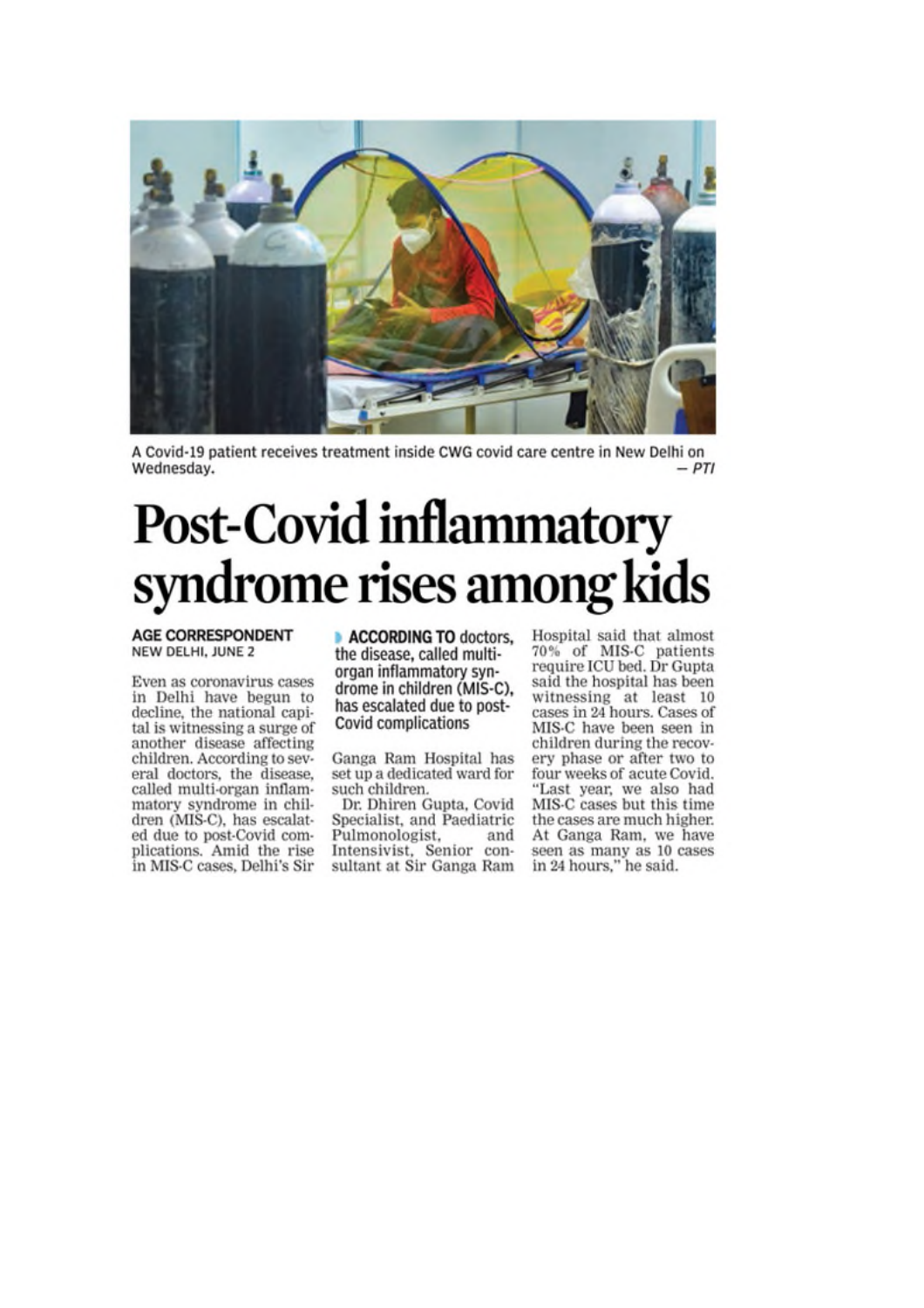#### **Free Vaccines for All (The Asian Age: 20210603)**

http://onlineepaper.asianage.com/articledetailpage.aspx?id=15627495

# Rahul urges people to speak up  $\blacksquare$  Priyanka highlights flaws in distribution calls for free vaccines LO

# AGE CORRESPONDENT<br>NEW DELHI, JUNE 2

The Congress on<br>Wednesday urged the citi-<br>zens of the country to zens of the country to<br>speak up for free universal<br>vaccination. The party<br>took to social media to<br>highlight its position.<br>Congress leader Rahul

Conditional text of the strongest<br>
Candhi tweeted in hindi,<br>
"Vaccine is the strongest<br>
protection against Covid<br>
pandemic. You should also<br>
raise your voice to provide free vaccination to everybody and to wake the gov-<br>ernment up." He also started the

#Speak Up and attached a<br>video with his tweet to<br>underscore the shortage of vaccines and how faulty<br>policies of the center are<br>responsible for the "slow pace" of vaccination in<br>the country.<br>Meanwhile, Congress ge-

Meanwhile, Congress general secretary Priyanka<br>Gandhi highlighted the<br>flaws in vaccine distribution. She tweeted, "We are<br>one of the biggest vaccine one of the biggest vaccine<br>manufacturers in the<br>world. Yet only 3.4% of<br>our population is fully vac-<br>cinated. Who is responsi-<br>ble for India's confused and dithering vaccination

Vaccine is the strongest protection... You should also raise your voice to provide free vaccination to everybody and to wake the govt up.



program? #SpeakUpForFr<br>eeUniversalVaccination."<br>She also attached a video

along with her tweet. In<br>her Facebook post she<br>wrote, "Experts believe<br>that to defeat coronavirus,<br>vaccination is the key and the countries which have vaccinated its people have<br>seen less impact of the second wave, but in our country it was 320 per cent<br>more than the first wave." She further added that the<br>citizens are asking why<br>the situation has come to this that the state govern-<br>ments have to go for global tender and compete for different rates for the same<br>vaccine. How the government is claiming to vaccinate every Indian by the<br>end of this year and what<br>is the plan to vaccinate<br>those who are deprived of<br>digital connectivity?"

and Party leader Party leader and<br>Rajasthan chief minister<br>Ashok Gehlot also said<br>free universal vaccination

free universal vaccination<br>is the right of every<br>Indian.<br>Bovernments have been<br>taking this programme<br>forward. Now when the<br>nation is grappling with<br>an unprecedented health<br>crisis, to deny vaccination<br>Celhlot tweeted. Gehlot tweeted.

## **Vaccines (Hindustan: 20210603)**

https://epaper.livehindustan.com/imageview\_844711\_110744890\_4\_1\_03-06- 2021\_0\_i\_1\_sf.html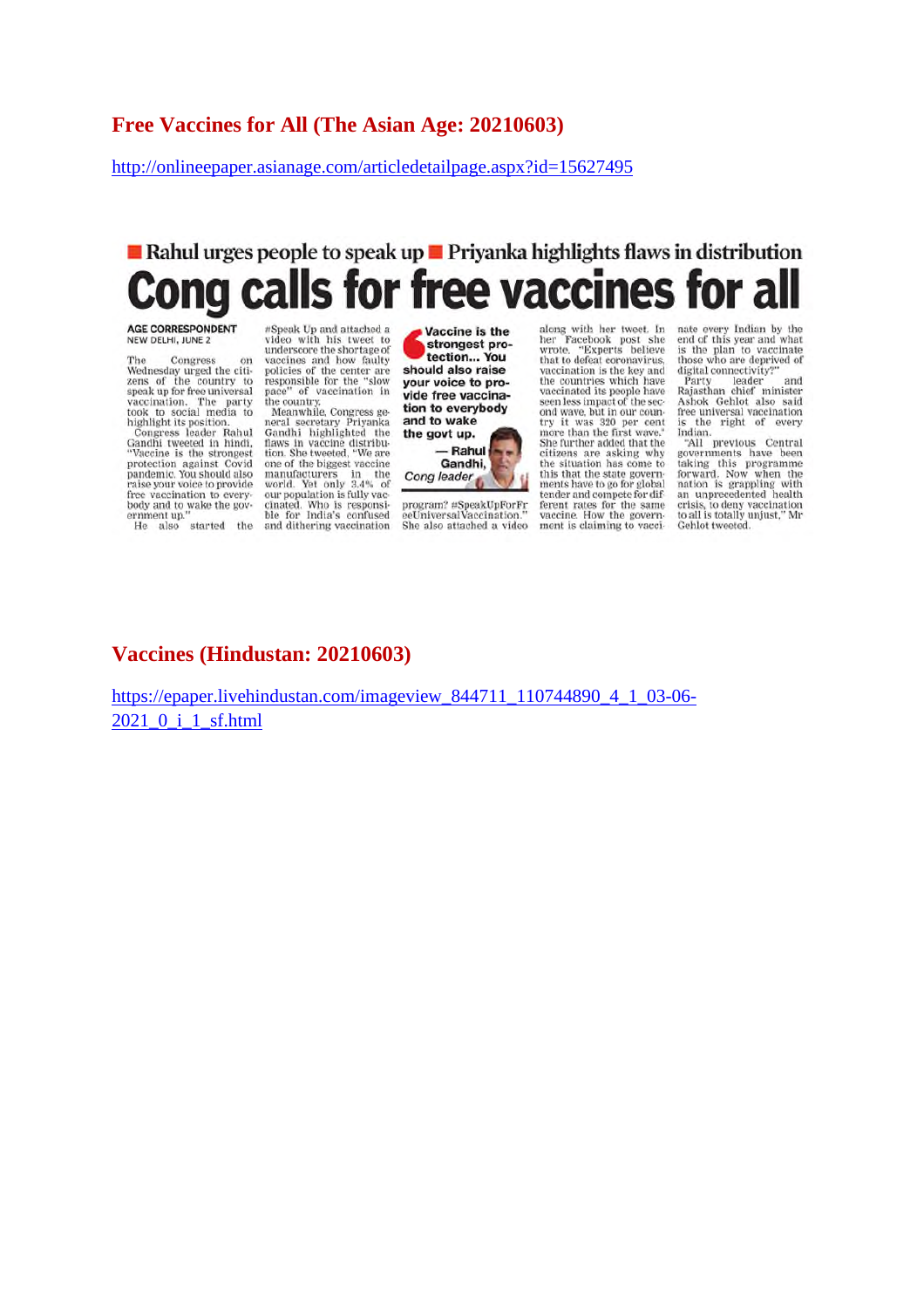**सख्ती** : शीर्ष अदालत ने कहा- सरकार की नीति मनमानी और तर्कहीन, पूछा-35 हजार करोड के बजट से कितना खर्च किया

कोर्ट ने टीकों का हिसाब मांगा

नई दिल्ली | विशेष संवाददाता .<br>कोरोना टीकाकरण व दवाओं को लेकर .<br>सुप्रीम कोर्ट ने केंद्र से कई सवाल पूछे हैं। अदालत ने कहा कि 18 से 44 वर्ष के लोगों के लिए टीकाकरण की नीति क्या है. सरकार की इस बारे में सोच क्या है और अब तक क्या-क्या फैसले लिए गए हैं, इसकी पूरी जानकारी दस्तावेजों<br>और फाइलों की नोटिंग के साथ रिकॉर्ड पर रखी जाए। साथ ही, कोवैक्सीन और कोविशील्ड समेत अब तक कितने टीके -<br>कब-कब खरीदे गए, इसका भी ब्योरा<br>अदालत के सामने पेश किया जाए।

जबरात के सामन स्वासन नाए।<br>**नीति मनमाना** : जस्टिस डीवाई<br>चंद्रचूड़, एलएन राव और श्रीपति रवींद्र भट्ट की विशेष पीठ ने सरकार की 'पैसे .<br>देकर टीका लगवाने को नोति' को .<br>प्रथमदृष्टया मनमाना और तर्कहीन बताते हुए स्पष्ट करने का निर्देश दिया। पीठ ने पूछा कि कोरोना टीकाकरण के लिए आपने 35 हजार करोड का बजट रखा है, अब तक इसे कहां खर्च किया।

र, राजपोर रहा गया खन्नाकथा।<br>- **राज्यों से भी जवाब-तलब** 1 पीठ ने<br>कहा कि केंद्र ने नौ मई को हलफनामे .<br>में बताया था कि सभी राज्य/केंद्रशासित प्रदेश अपने यहां निशुल्क टीका लगवा रहे हैं, पेसे में राज्य सरकारें भी दो हफ्ते



-<br>आबादी का टीकाकरण हो चुका है।<br>इसमें पहली खुराक और दूसरी खुराक .<br>के संबंध में भी जानकारी देनी होगी। इस संबंध में आंकड़े भी मुहैया कराना है कि ग्रामीण आबादी और शहरी आबादी के

बारे में भी जानकारी देनी होगी। दो हफ्ते में जवाब मांगा: अदालत ने यह आदेश 31 मई को दिया था पर सुप्रीम कोर्ट की वेबसाइट पर बुधवार को अपलोड किया गया। आदेश में पीठ ने

हैं। पीठ ने केंद्र सरकार से यह सनिश्चित करने को कहा कि आदेश में प्रत्येक मुद्दे पर अलग-अलग जवाब दिया जाए। सुप्रीम कोर्ट में केंद्र सरकार की वैक्सीन

नीति को चुनौती दी गई है।

100 लोगों को दिया जाएगा और सात रहा तो उनसे टीकाकरण किया जाएगा। मंजूरी के बाद कंपनियों को ब्रिज ट्रायल करने होंगे। इसे फेस- 4 टायल भी कहते

ः । १० ७१ के इत्यादित हो । ११ ता न<br>साथ यह चलता रहता है। सरकार ने यह .<br>भी कट दे दी है कि यदि टीके के हर बैच णा जूड - २ मा जाने जाने के पार पर नाम<br>को उनके देश की लैब ने प्रमाणित किया है तो उन्हें भारत टेस्ट की जरूरत नहीं होगी। दरअसल, विदेशों से आने वाली दवाओं को सेंटल डग लेबोरेटरी कसौली में टेस्ट के बाद ही इजाजत मिलती है। ▶ 2 .38 करोड़ खुराक पेज 07

# **Infection (Hindustan: 20210603)**

https://epaper.livehindustan.com/imageview 844711 110736114 4 1 03-06-2021 0 i 1 sf.html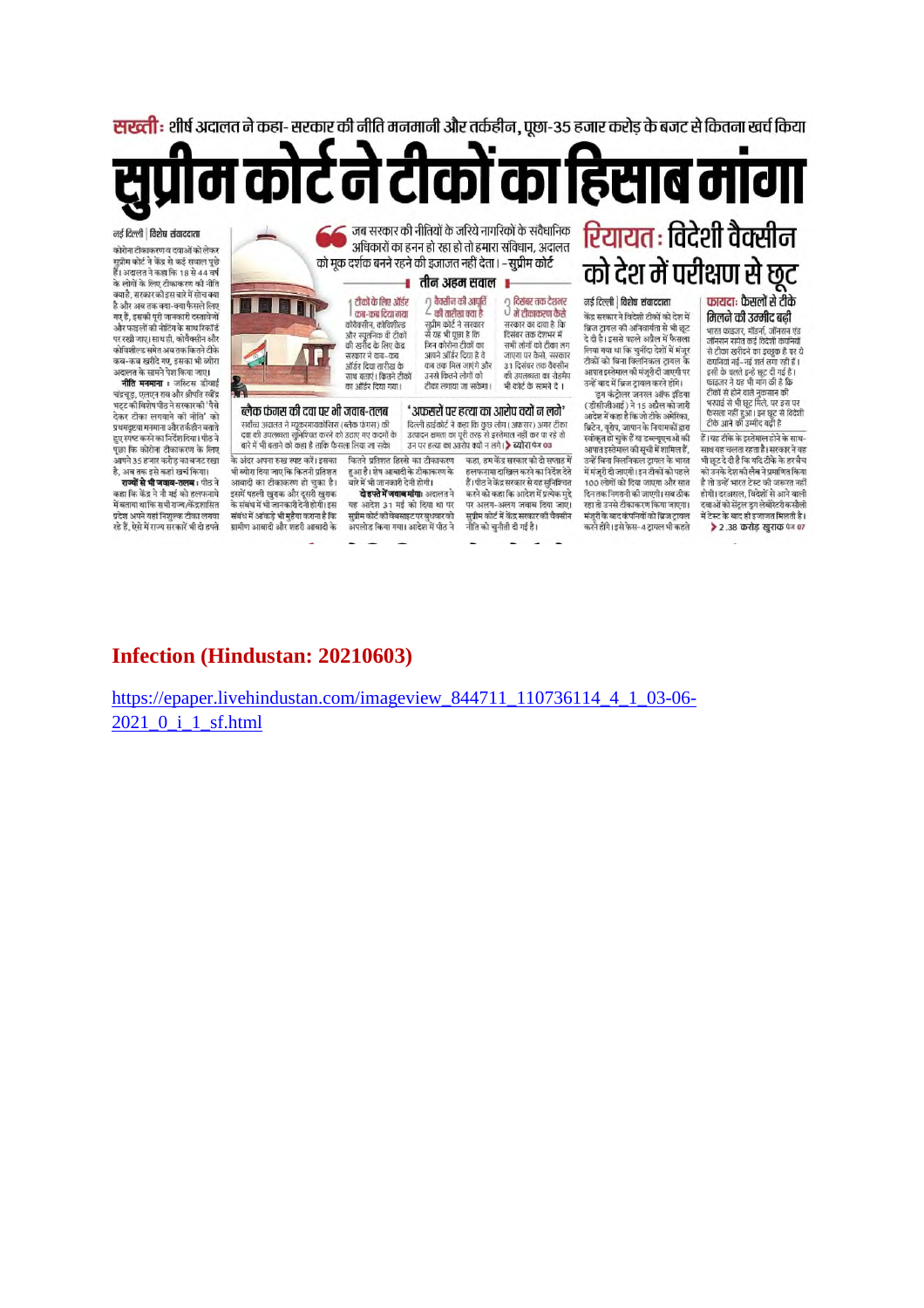# संक्रमण दर में कमी पर मौतें फिर तीन हजार से ऊपर पहुंची

# नई दिल्ली | हिन्दुस्तान टीम

देश में कोरोना संक्रमण दर में लगातार गिरावट दर्ज की जा रही है। मंगलवार के 6.6 फीसदी के मुकाबले बुधवार को यह दर मामूली घटकर 6.5% पर आ गई। देश में 23 दिन पहले संक्रमण दर 24.8 फीसदी के करीब थी। हालांकि, कोरोना से रोजाना मौतें एक बार फिर तीन हजार के पार पहुंच गई।

स्वास्थ्य मंत्रालय के बुधवार को जारी आंकड़ों के अनुसार, भारत में एक दिन में 1.32 लाख नए मामले सामने

0.7 संक्रमण दर प्रतिशत यूपी<br>में संक्रमण की दर पहंची

फीसदी

आए। हालांकि, इस दौरान 3,207 और लोगों ने जान गंवा दी। एक दिन पहले 2800 से कम मौतें दर्ज की गई थी। रोजाना संक्रमण के मामले मंगलवार को 1.27 लाख दर्ज किए गए थे। शून्य पर ब्रिटेन पेज 07

# **Health Care Services (Hindustan: 20210603)**

https://epaper.livehindustan.com/imageview\_844722\_111014338\_4\_1\_03-06- 2021\_3\_i\_1\_sf.html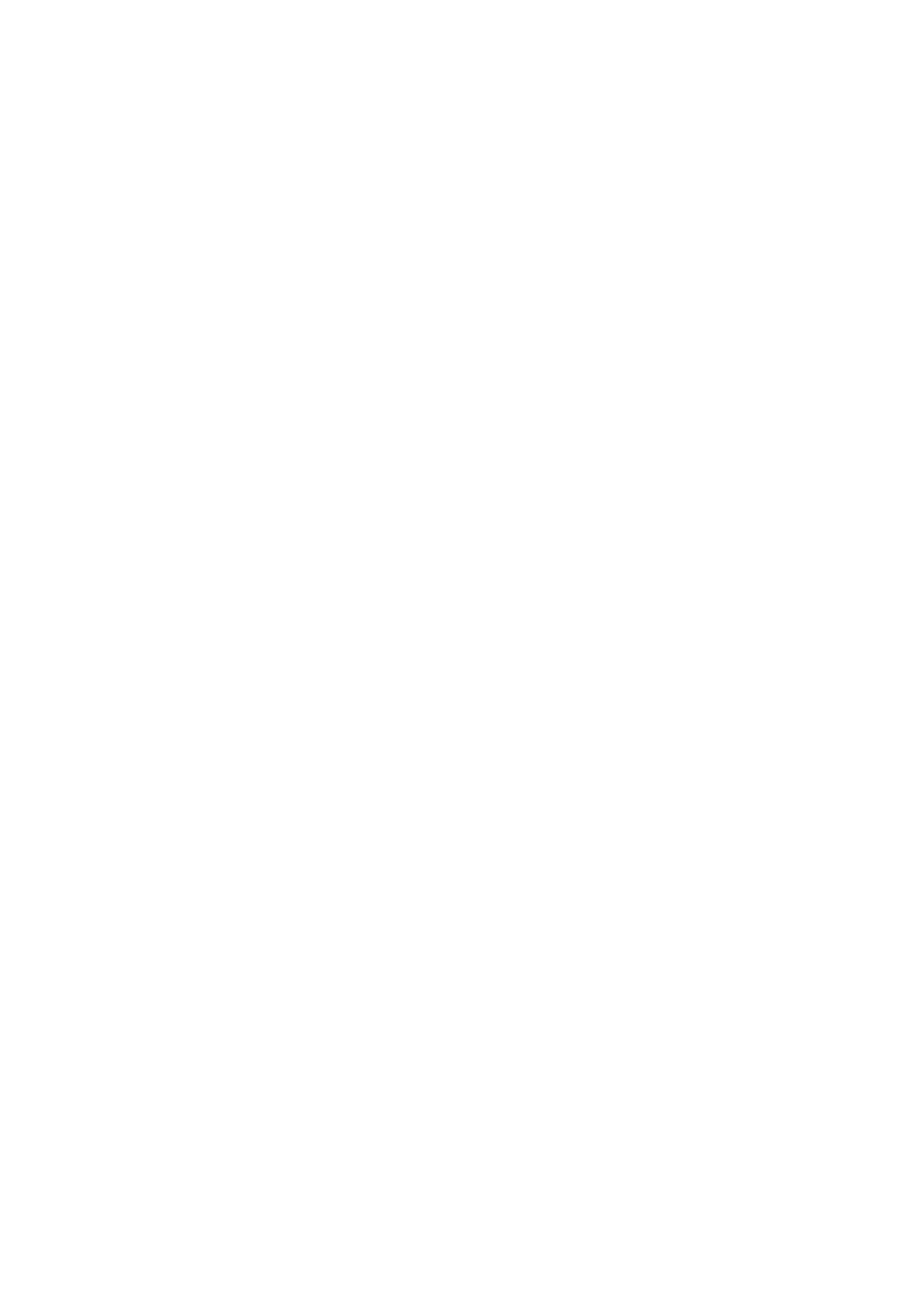# उच्च न्यायालय ने पर्याप्त मात्रा में वैक्सीन उपलब्ध नहीं होने पर नाराजगी जताई

# जब टीका नहीं था तो टीकाकरण इतनी धूमधाम से क्यों शुरूक्रिया

नई दिल्ली | प्रमुख संवाददाता

उच्च न्यायालय ने बुधवार को देश में

कोरोना संक्रमण से बचाव का टीका

उत्पादन की क्षमता का पूरी तरह से

इस्तेमाल नहीं किए जाने पर केंद्र सरकार

को कडी फटकार लगाई। न्यायालय ने

तीखी टिप्पणी करते हुए कहा कि 'कुछ

लोगों (अधिकारियों) पर हत्या का

आरोप लगाया जाना चाहिए, यदि वे देश

के टीका बनाने की क्षमता का इसस्तेमाल

की पीठ ने कहा कि देश में टीकों के

उत्पादन के लिए बहुत अधिक गंजाइश

कहा कि हमें अप्रयुक्त क्षमता का उपयोग

करना होगा, आपके (केंद्र)

अधिकारियों को इसका एहसास नहीं

हो रहा है। पीठ ने कहा कि कोरोना संक्रमण से बचाव के लिए देश में टीका

को लेकर एक स्पष्ट बेचैनी है, वैक्सीन

की जरूरत सबको है। न्यायालय ने

सरकार से कहा कि आपके पास संप्रभ

जस्टिस मनमोहन और नज्मी वजीरी

नहीं करते हैं तो।'

# 'कुछ अफसरों पर हत्या का<br>आरोप लगाया जाना चाहिए'

मूलतः समस्या अधिकारियों में सतर्कता जांच, ऑडिट और अन्य पुलिस जांच की डर के

मनोविकार की है। सरकार के अधिकारियों को डस स्तर पर डन पछताछों से थकना नहीं चाहिए। इस तरह का रवैया लोगों को मौतों की ओर ले जा रहा है, वास्तव में कुछ लोगों पर हत्या का आरोप लगाया जाना चाहिए, यदि वे टीका उत्पादन की अप्रयुक्त क्षमता का इस्तेमाल करने के बजाए इस पर बैठे हैं।

#### - अदालत की टिप्पणी

और बुनियादी ढांचा उपलब्ध है। पीठ ने शक्तियां हैं।

> उच्च न्यायालय ने दिल्ली की .<br>पेनासिया बायोटेक की ओर से दाखिल याचिका पर सूनवाई के दौरान यह टिप्पणी की है। इस कंपनी ने कोरोना से बचाव के लिए रूस की वैक्सीन स्पुतनिक वीके उत्पादन के लिए रसियन इंवेस्टमेंट डाइरेक्ट फंड ( आरडीआईएफ) से करार किया है।



अधिक आयु वाले) को वैक्सीन की डोज लगाई गई राजधानी दिल्ली में एक जन को

लाख 60 हजार 10 लोगों को वैक्सीन की डोज लग चुकी हैं, 42 लाख को पहली और 12.41 लाख को दोनों डोज लगीं

समय से नहीं मिल रही डोज : याचिका में कहा गया है कि राजधानी में कोरोना संक्रमण से बचाव के लिए लगाए जा रहे टीका कोवैक्सीन और कोविशील्ड दोनों की कमी है और पहली खुराक ले चुके लोगों को दूसरी डोज समय से नहीं मिल रही है। याचिका में कहा गया है कि पहली डोज ले चुके लोग इसके लिए परेशान हो रहे हैं।

कंपनी से बात चल रही : दिल्ली सरकार की ओर से अतिरिक्त स्थायी अधिवक्ता अनुज अग्रवाल ने न्यायालय को बताया कि टीकों की पर्याप्त आपूर्ति के लिए उत्पादक कंपनियों से बात चल रही है।

# फटकार नई दिल्ली । प्रमुख संवाददाता

कोरोना से बचाव के लिए पर्याप्त मात्रा में टीका उपलब्ध नहीं होने पर उच्च न्यायालय ने बुधवारको नराजगी जाहिर की। पीठ ने कहा कि जब आप यह सुनिश्चित नहीं कर सकते कि लोगों को कोवैक्सीन की दोनों खुराक समय सीमा के भीतर लग जाएं, तो फिर इतने धूमधाम से काफी संख्या में टीकाकरण केंद्र नहीं खोलने चाहिए थे।

जस्टिस रेखा पल्ली ने दिल्ली सरकार से पूछा कि क्या आप टीके की पहले पहली खुराक ले चुके लोगों को छह सप्ताह की अवधि समाप्त होने से पहले कोवैक्सीन की दुसरी खुराक दे सकते हैं। पीठ ने दो लोगों की ओर से दाखिल याचिका पर सुनवाई के दौरान यह टिप्पणी की। टीके की पहली खुराक ले चुके याचिकाकर्ताओं ने केंद्र व दिल्ली को समय सीमा के भीतर टीके की दसरी डोज लगाने का पर्याप्त प्रबंध करने का आदेश देने की मांग की है।

उच्च न्यायालय ने केंद्र व दिल्ली सरकार को नोटिस जारी कर टीकों की पर्याप्त उपलब्धता सुनिश्चित करने की मांग पर जवाब मांगा है।

## **Coronavirus Patient (Hindustan: 20210603)**

https://epaper.livehindustan.com/imageview 844722 110868096 4 1 03-06-2021 3 i 1 sf.html